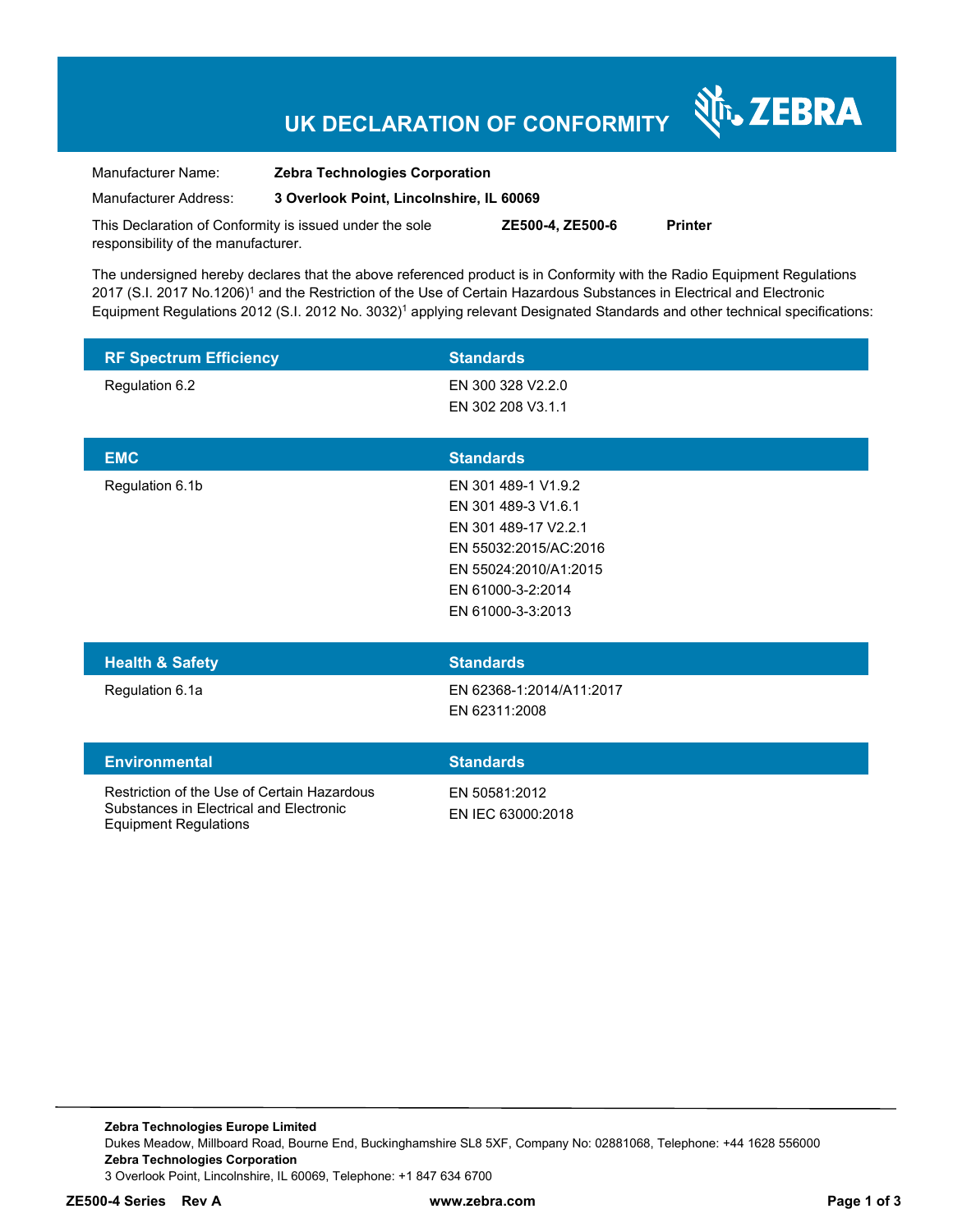### **UK DECLARATION OF CONFORMITY**



With regard to the Radio Equipment Regulations 2017 (S.I. 2017 No.1206)<sup>1</sup>, the conformity assessment procedure referred to in regulation 41(4)(a) and detailed in Schedule 2 has been followed.

 $^{\rm 1}$  As amended by applicable EU withdrawal legislation implemented at the time of issuing this declaration

**Signed on behalf of Zebra Technologies Corporation** 

Cady.

*(Authorized Corporate Signature)* Jay Cadiz Rev: A Manager, Compliance Engineering **Date: 13 April 2021 Date: 13 April 2021** Place: Lincolnshire, USA